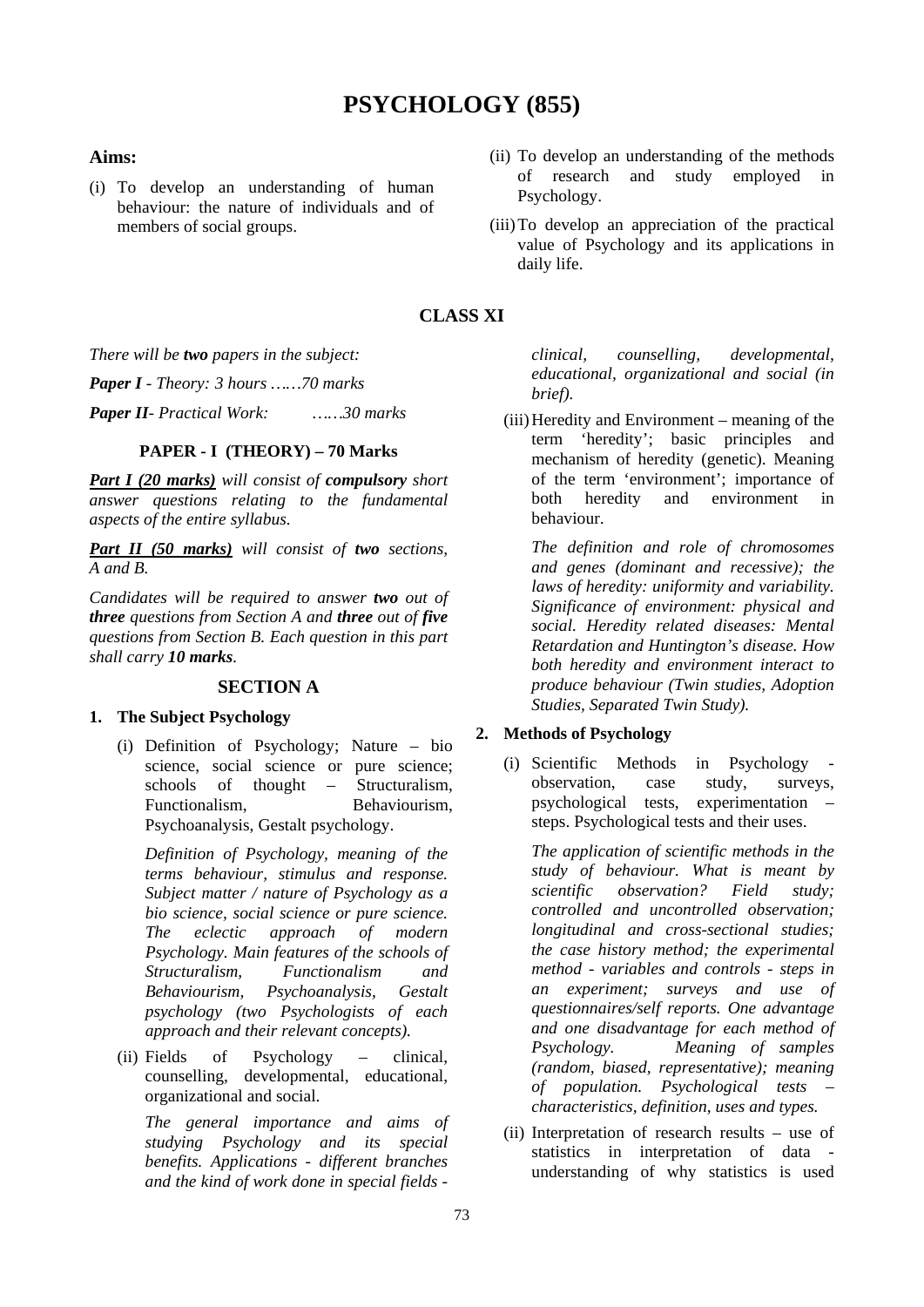(descriptive & inferential). Basic statistical concepts – statistics, sample, population.

*Why statistics is used in Psychology interpretation of findings: describing and summarizing data, comparing individuals/ groups, investigating relationships between variables, predicting. Descriptive statistics - for summarizing scores. Inferential statistics - to determine whether observed differences between groups are likely/unlikely to have occurred by chance.*

*How scores are grouped into frequency distributions; central tendency of a frequency distribution - mean, median, mode and when each measure is used; dispersion: the extent to which scores are spread out - range, variance, standard deviation; why both central tendency and variability are important in psychology.*

#### **3. Attention and Perception**

(i) Nature of attention - its inner and outer determinants.

*The importance of attention in perception how both physical factors such as size, colour, movement, change, intensity, contrast and psychological factors such as need, interest and emotion determine attention and perception.*

(ii) Perceptual processes - difference between sensation and perception. Organizational principles of perception - laws, constancies, depth and colour perception.

*Process involved in transforming sensation to perception. Important factors in perceptual process - figure and ground, laws of grouping: similarity, proximity, continuation, simplicity, good figure; constancy of size, shape and colour; factors involved in depth perception -monocular and binocular cues; how colour is perceived - biological and psychological factors ; attributes of colour - hue, wavelength, brightness and saturation; laws of colour mixture; colour blindness, adaptation and after-images.*

(iii)Errors in perception - illusions of size and shape; what is meant by extra-sensory perception (ESP).

*False interpretations - illusions: Muller-Lyer, Height -Width, Ponzo, Zoellner, Poggendorf (details of experiments are required); ESP perceptions not based on any of the known senses (general understanding of ESP).* 

#### **SECTION B**

#### **4. Emotions and Motivation**

(i) What is meant by emotion; the basic emotions.

*Subjective and cognitive experience, physiological basis of emotion, reactions and overt expression. Primary emotions fear, anger, joy, sorrow, affection.*

(ii) Theories of emotion dealing with physiological, subjective and cognitive aspects.

*James Lange, Cannon Bard, Schachter - Singer theories.*

(iii) What is meant by motives, needs and instincts.

*Motivation as an internal force generating certain behaviour - biological needs and homeostasis; instincts as unlearned and physiological desires; evidence indicating the existence of unconscious motives. Intrinsic - the desire to perform activities for their own sake.*

(iv) Theories of Motivation.

*Pull and push theories, Optimum Arousal theory and Expectancy theory - Graphic representation of Maslow's Needs Hierarchy.*

(v) Social motives.

*Three distinctively human motives: Achievement - accomplishing difficult tasks; Power - exerting influence over others; Aggression - learning and control of human aggression, causes and effects.*

(vi) Frustration - blocking of motives; conflict among motives.

*Frustration as a result of motives not finding free or adequate expression. Different types of conflict among motives: approach-approach, avoidance-avoidance, multiple approach-avoidance (with examples).*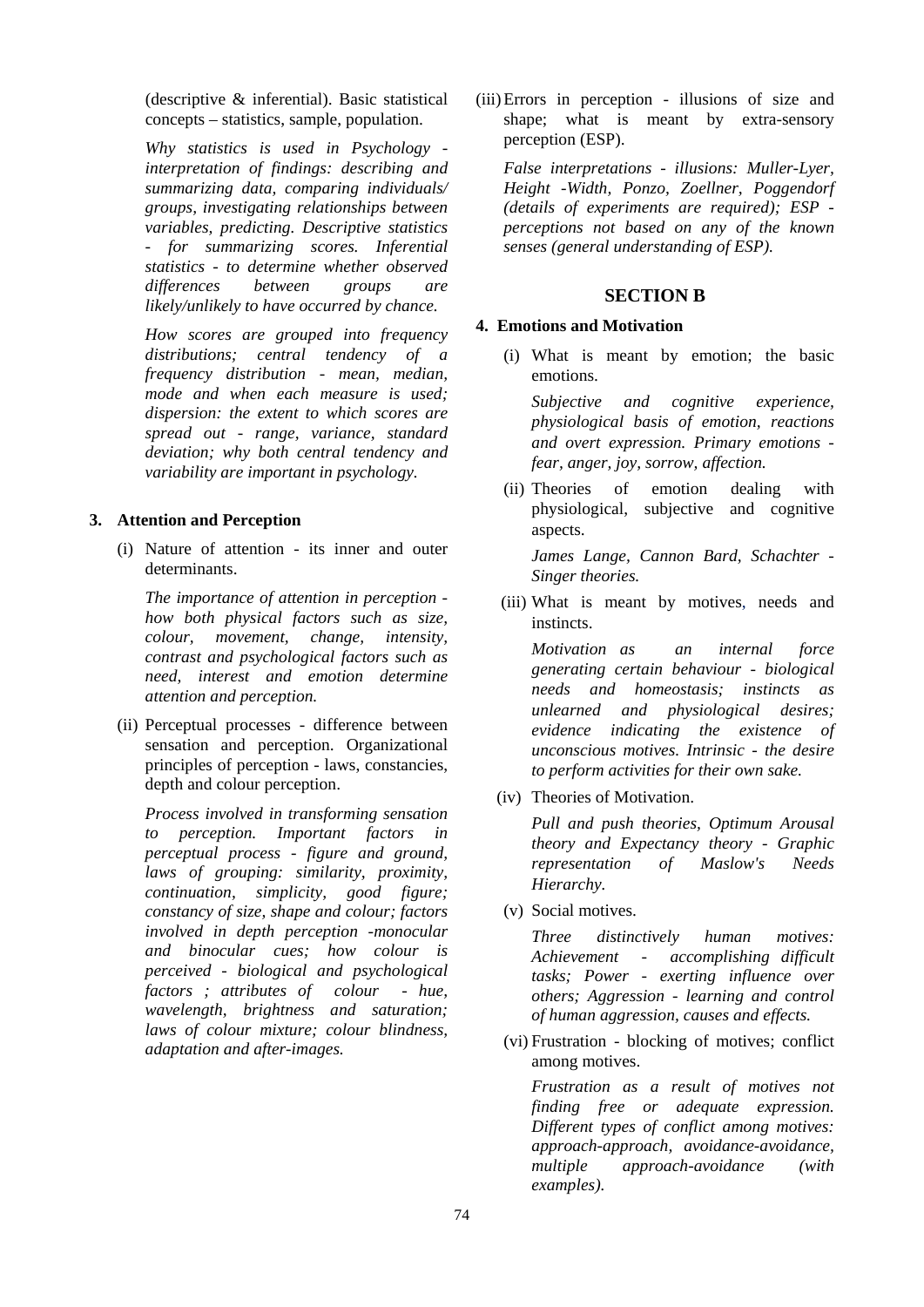### **5. Learning**

(i) What is meant by learning; how learning takes place - Classical and Operant Conditioning; Insight learning, Observational Learning and Learning Styles.

*Definition of learning - Pavlov and Classical Conditioning; Thorndike and Trial and Error; Skinner and Operant Conditioning; experiments, findings and principles established. Insight and Observational Learning - Kohler and Bandura's studies. Learning Styles – Auditory, Visual and Kinesthetic.*

(ii) Learning disabilities: definition and types.

*Characteristics of the disabilities - Dyslexia, dyscalculia, dysgraphia, dyspraxia (symptoms and management). Adjustment problems and remedials.*

### **6. Remembering and Forgetting**

(i) The memory system - how it works different models.

*Sensory memory, Short and Long term Memory - encoding, storage, retrieval. Terms like iconic image, free recall, serial position effects, recency effects, primary effects, episodic, working memory. Semantic and Procedural Memory. Processing memory - the Atkinson Shiffrin Model and Parallel Distributed Processing.* 

(ii) Why and how forgetting occurs.

*Trace decay, retro and pro active interference, amnesia - retrograde and anterograde; Alzheimer's disease; Dementia.*

(iii)How memory can be improved.

*Attention, use of imagery, Mnemonic devices, application of principles of learning.*

### **7. Thinking, Problem Solving and Creativity**

(i) What is meant by thinking.

*Definition and basic elements of thought. Nature and elements of thinking: images, visual image, concepts and language interdependence of language and thought; different kinds of thinking: convergent, divergent, creative, goal-oriented and aimless thinking.* 

(ii) Concepts and how they are formed.

*Definition - importance of concepts in thinking - artificial, natural, simple and complex concepts.*

(iii)Reasoning - how it is carried out; common errors in reasoning, how reasoning can be made more effective. Decision making and problem solving - heuristics and algorithms.

*Reaching specific conclusions from available information - deductive and inductive reasoning; common errors faulty premises, biases, fallacy of single case, rationalization, hindsight. Improving reasoning - avoiding errors, examining premises and ambiguities, guarding against emotion. Decision Making and Problem Solving - steps involved, optimum expected utility, means-end-analysis, analogy.*

(iv) Creative thinking - what is meant by convergent and divergent thinking; stages in creative thinking, how creativity can be fostered.

*Use of divergent thinking in creativity stages in creative thinking, preparation, incubation, illumination, verification/validation. How creativity may be encouraged: enrich knowledge and experience, encourage independence, curiosity and promote positive mood.*

### **PAPER - II (PRACTICAL WORK) – 30 Marks**

Candidates will be expected to have completed **two** studies / experiments from any chapter covered in Theory. Assessment will be based on a written report which should cover –

- (I) Aim
- (II) Basic concept: Definition of concepts used and related theory. Identification of variables – independent and dependent.
- (III) Method (i) Sample of the Study
	- (ii) Procedure followed (datacollection, nature of raw data)
	- (iii) Treatment of Data
	- (iv) Results & Discussion
	- (v) Conclusion

(IV) Bibliography

Mark allocation **per study** [15 marks]:

| <b>Basic Concept</b>              | 3 marks |
|-----------------------------------|---------|
| Method (correctness of procedure) | 4 marks |
| Results and discussion            | 4 marks |
| Viva                              | 4 marks |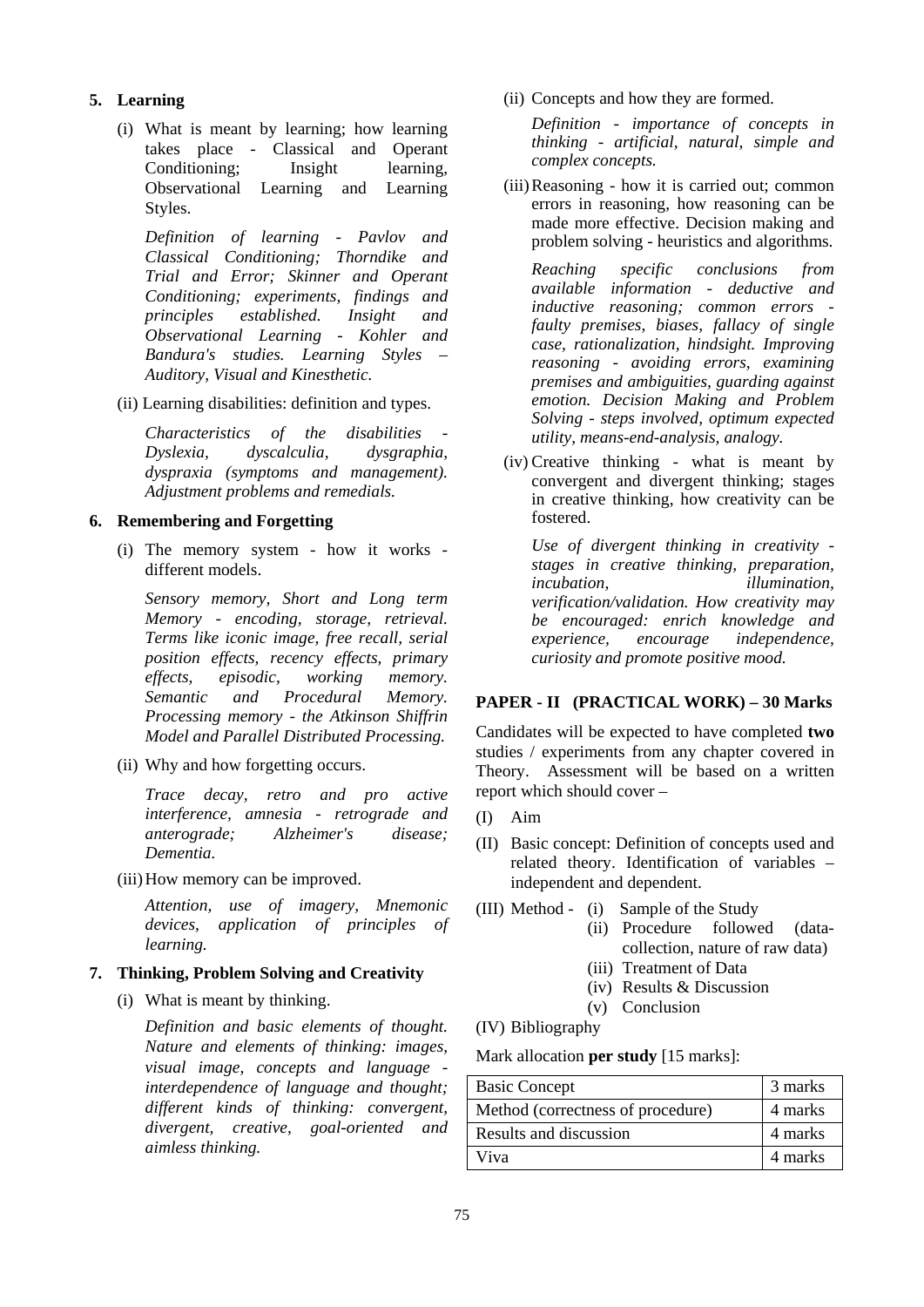*There will be two papers in the subject:*

| <b>Paper I</b> - Theory: 3 hours | $\ldots$ 70 marks |
|----------------------------------|-------------------|
| <b>Paper II-</b> Practical Work: | $30$ marks        |

### **PAPER - I (THEORY) – 70 Marks**

*Part I (20 marks) will consist of compulsory short answer questions relating to the fundamental aspects of the entire syllabus.*

*Part II (50 marks) will consist of two sections, A and B.* 

*Candidates will be required to answer two out of three questions from Section A and three out of five questions from Section B. Each question in this part shall carry 10 marks.*

# **SECTION A**

### **1. Intelligence and Ability**

(i) Intelligence: what is meant by intelligence theories regarding the nature of intelligence; how intelligence is measured the concept of IQ, intelligence tests – Individual Tests, Group Tests, Culture Fair Tests. Levels of intelligence and associated characteristics.

*Intelligence: definition of intelligence (David Wechsler); what is meant by intelligence - theories regarding the nature of intelligence; Theories of Intelligence: Two Factor Theory – Charles Spearman; Primary Mental Abilities – Thurstone; Raymond Cattell – Fluid and Crystallised Intelligence; Guilford's Structure of Intellect Model. Modern Theories: Information Processing; Triarchic Theory – Sternberg; Theory of Multiple Intelligence – Howard Gardner. How intelligence is measured - the concept of IQ; Intelligence Tests – Individual Tests - Stanford Binet, Wechsler, Group Tests – Raven's Progressive Matrices, Culture Fair Tests – Cattell's Culture Fair Test. Test details (Aim, history, description, scoring and uses) should be included; Levels of intelligence and associated characteristics (from gifted to below average).*

(ii) Aptitude, Achievement and Interest: meaning of these terms. Reason for their assessment and means of assessment (different tools/ tests) used.

*What is meant by Aptitude - when aptitude needs to be assessed - the GATB (General Aptitude Test Battery); meaning and usefulness of Achievement tests; why and how Interest is measured - the SCII (Strong Campbell Interest Inventory).* 

# **2. Personality**

(i) What is meant by Personality.

*Definitions of personality – Allport, Cattell, Eysenck.* 

(ii) Theories of Personality: Type Theories, Psychoanalytic Theory - Freud's structure of personality; psycho-sexual stages of development; Post Freudians (in brief); Humanistic - Rogers and Maslow; Traits - Allport, Cattell; Social/Behavioural Learning - Bandura and Rotter.

*Type Theory: Sheldon, Kreshtmer, Hippocrates, Friedman, Charak Samhita of Ayurveda. Psychoanalytic Theory of Personality: Freud's levels of consciousness, structure of personality - Id, Ego and Superego; principles on which they function; Psychosexual stages of development and fixation; Post Freudians: Erik Erikson, Horney; Humanistic theories of Rogers (concept of fully functioning persons) and Maslow (self actualization). Traits: Allport (central, secondary and cardinal traits), Cattell (source and surface traits). The five-factor model of Costa and McCrae. Social Cognition and Social Learning theories of Bandura and Rotter (Identification and explanation of concepts in each theoretical framework).* 

(iii)How personality is assessed: reports, inventories (MMPI), projective techniques - Rorschach Inkblot Test and Thematic Apperception Test.

*The use of Self Reports - inventories/ questionnaires in assessing Personality - an understanding of the MMPI (Minnesota Multiphasic Personality Inventory); what is meant by Projective Techniques - how the Rorschach Inkblot and TAT (Thematic Apperception Test) are used (Test details should include procedure, scoring and results).*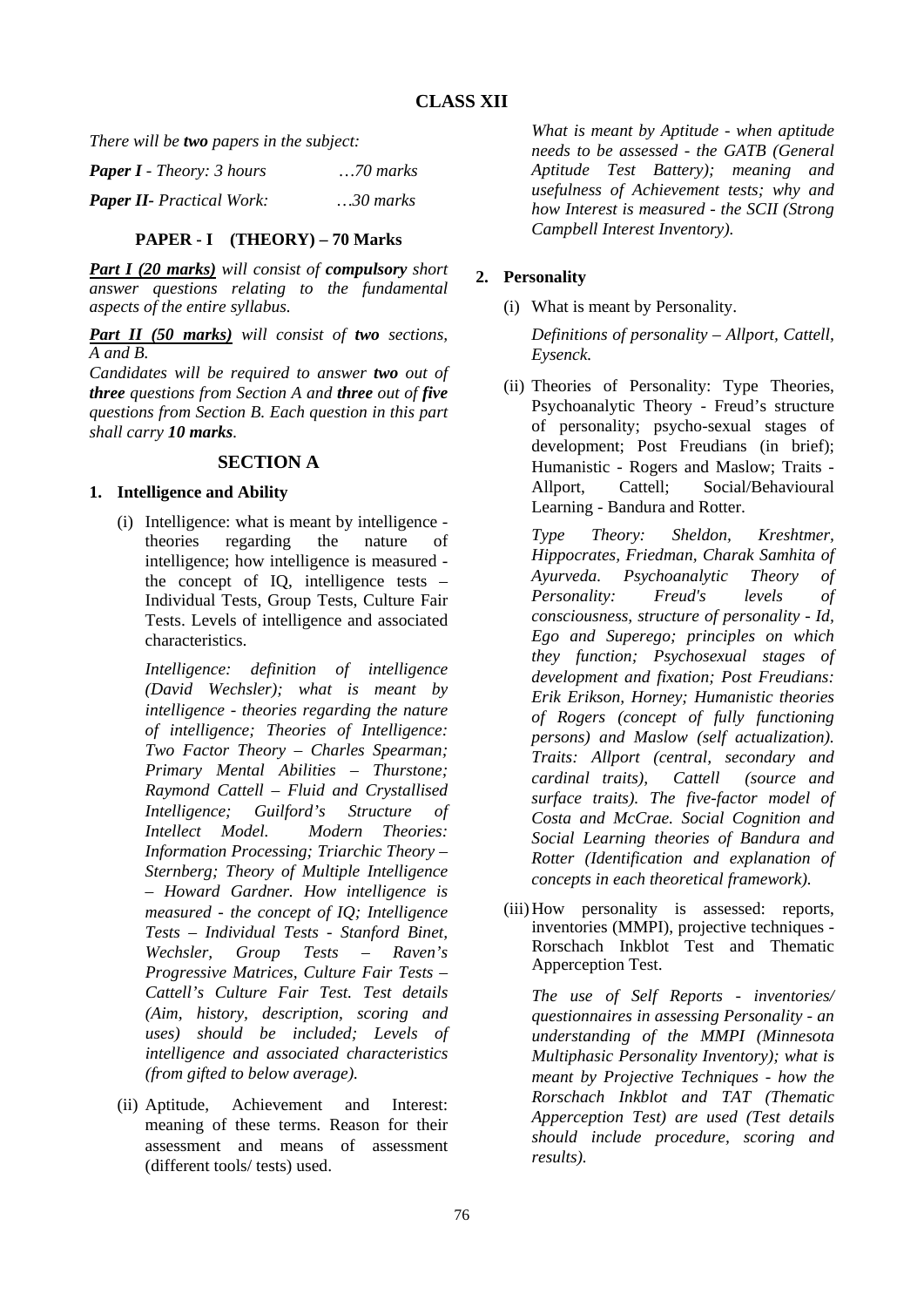### **SECTION B**

### **3. Lifespan Development**

(i) Meaning of Development, growth and maturation.

*Why is the study of lifespan development important? Determinants – interaction of heredity and environment, context of development – Bronfenbrenner's Ecological System Theory.*

(ii) Infancy - motor, cognitive development, socio-emotional development.

*Motor – milestones; cognitive – Piaget's Sensory Motor Stage; socio-emotional development – emergence of attachment. Mary Ainsworth's & Lamb's strange situation test.*

(iii)Childhood - motor, cognitive development, socio-emotional development.

*Motor development; cognitive development – Piaget's Theory (Preoperational, Concrete and Formal Operational); emergence of self – gender awareness, gender identity, stability, consistency, stereotype role, sex-category, constancy; Emergence of peer relationship. Moral development – Kohlberg's perspective Experiment on Moral Dilemma – preconventional, conventional and post conventional morality.*

(iv) Adolescence - physical changes, cognitive development, socio-emotional development; some major concerns.

*Physical changes at puberty; Cognitive development – Piaget's Formal Operational Stage; Socio-emotional development - forming an identity, dealing with sexuality and gender identity; some major concerns – delinquency, substance abuse (drugs and alcohol) – meaning of substance abuse, symptoms and treatment; eating disorders - bulimia, anorexia.*

#### **4. Stress and Stress Management**

(i) Meaning of stress - its basic nature.

*Stress as a process - stressors (negative and positive events); results of overload; the stages of GAS or the General Adaptation Syndrome (Selye's model). Cognitive appraisal of stress – primary and secondary.*

(ii) Common causes of stress.

*External/situational: major life events, minor hassles of everyday life, work-related causes, the physical environment.*

*Internal/dispositional: Personality variables-traits and types.* 

(iii) Effects of stress on health and performance.

*Upsets the internal mechanism and balance - immune system affected, hypertension, heart problems, ulcers, diabetes, asthma (each effect to be briefly explained). Relation between stress and performance burnout.*

(iv) Stress management - ineffective and effective strategies of handling stress.

*Coping with stress: Ineffective strategies defense mechanisms - rationalization, projection, reaction formation, regression, repression (each to be briefly explained), displacement, sublimation; Effective strategies - relaxation training and yoga. Effective lifestyles: stress cycles – distress and wellness.* 

#### **5. Psychological Disorders and Psychotherapy**

(i) Meaning of "Abnormal behaviour" biological, psychological and socio cultural perspectives. Principles of classification of psychological disorders with reference to DSM IV.

*Different views of "abnormal" behaviour the statistical stand - the biological/medical approach - the psychodynamic perspective the sociocultural dimension; why classification of disorders is necessary - an understanding of the Diagnostic and Statistical Manual of Mental Disorders – IV (brief explanation of each Axis).*

(ii) Characteristics of some psychological disorders: Anxiety - generalised, phobic, obsessive-compulsive; Mood - bi-polar, depression; personality - anti-social, histrionic, avoidant, dependent, passiveaggressive (causes and symptoms of all).

*What is meant by anxiety - different forms of anxiety disorders: phobias, obsession compulsive disorders; Mood disorderscharacteristics of severe depression, manicdepressive or bipolar disorder; personality - anti-social, histrionic, avoidant, dependent, passive-aggressive (causes and symptoms).*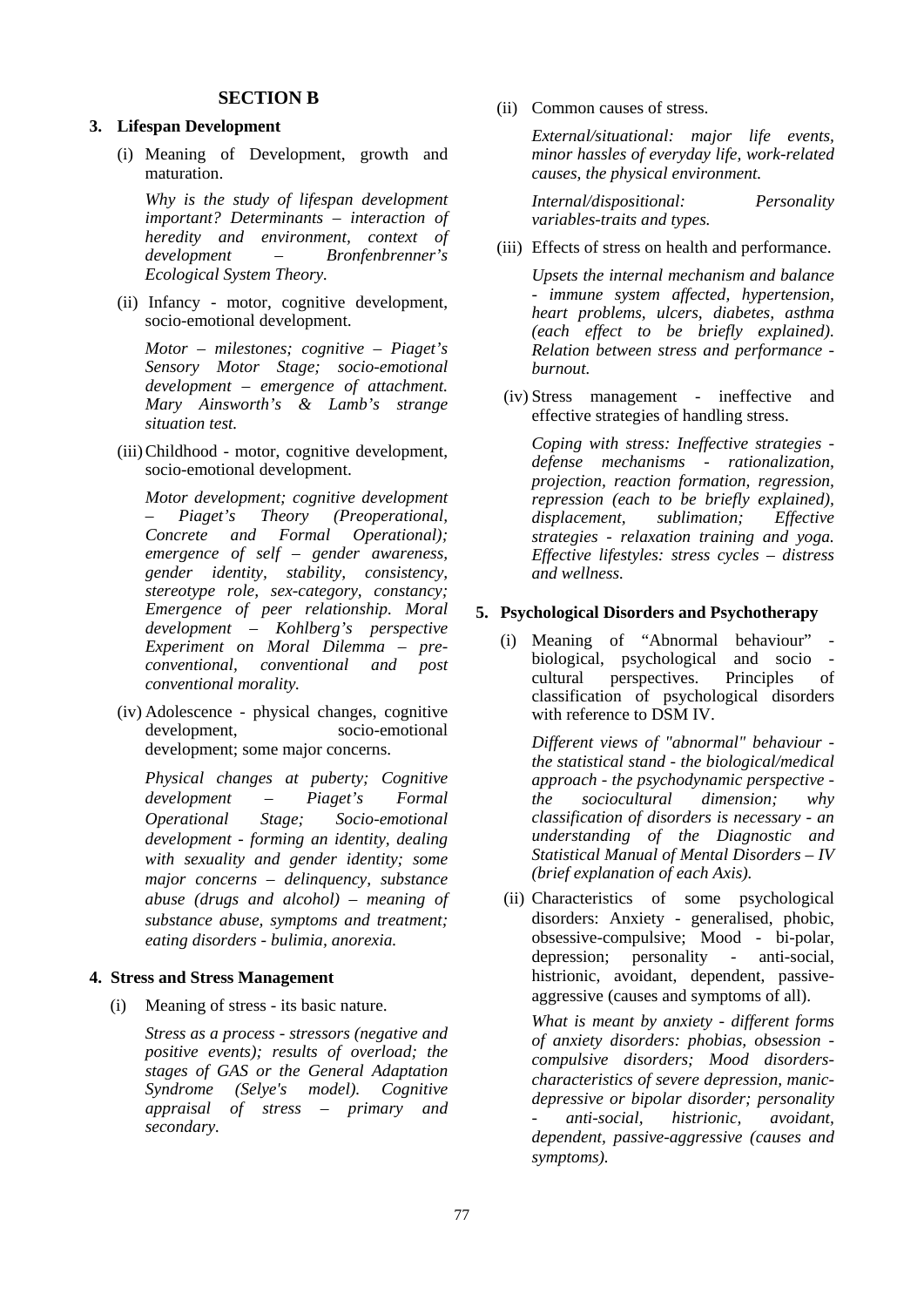(iii)Schizophrenia - meaning; main types; characteristics.

*Basic nature of Schizophrenia characteristics of Disorganized Catatonic and Paranoid Schizophrenia (symptoms).* 

(iv) Psychotherapy - Psychoanalysis; Clientcentred; Behavioural. Rehabilitation.

*What is meant by Psychotherapy - central features of psychodynamic therapies - free association, dream analysis, transference and counter transference; the principles on which client centred therapy has been developed. Behavioural therapies based on classical and operant conditioning and modelling, psycho social; rehabilitation.*

### **6. Social Thought and Social Behaviour**

(i) Social Perception - attribution or the process through which people try to understand the reasons for others' behaviour.

*How people determine whether others' behaviour is a result of internal causes or external factors - biases in forming judgments (attribution). Explain with examples each of the following biases - the person positivity bias, motivational biases, self serving bias, the false consensus effect, automatic vigilance, motivated scepticism, counterfactual thinking.*

(ii) Social Influence- how people try to change others' behaviour; social norms; conformity and obedience - factors affecting them. *What is meant by social norms - why people conform to social norms and why they digress; factors affecting Conformity and Obedience. Asch's study on conformity; why and when people obey others - Milgram's experiment.*

# **7. Attitudes**

(i) Meaning of "Attitude" - the relationship between attitude, perception, belief and behaviour; how attitudes are formed and changed.

*What are attitudes - the components of attitude; how far attitudes determine behaviours: the process of forming attitudes - how attitudes change: persuasion and cognitive dissonance.*

(ii) Prejudice – meaning of "prejudice" and discrimination; the origins of prejudice; how to combat prejudice. The Indian context.

*An understanding of the meaning of prejudice and how it works in the form of discrimination - causes of prejudice: social learning, realistic competition, social categorization and stereotyping; ways in which prejudice can be resisted. Caste, community and gender stereotypes in the Indian context.*

## **8. Applications of Psychology**

with reference to:

- (i) Clinical and Counselling Psychology. *Role of a counsellor and a clinical psychologist in dealing with individuals, couples, families and groups.*
- (ii) Educational (School) Psychology.

*How Psychology helps to facilitate learning in school - students and teachers; individual problems: learning differences, teaching and evaluation techniques, school environment. Career counselling - how Psychology helps in the choice of a career requirements of a field or job, testing individuals, matching individual and field/job.*

(iii) Organisational Psychology.

*How Psychology helps to promote efficiency, well-being and profitability study of factors involved. Recruitment, motivation, team building and leadership skills, marketing and consumer behaviour.* 

(iv) Crime

*How Psychology helps towards: understanding criminals, rehabilitating them, preventing crime.*

# **PAPER II (PRACTICAL WORK) – 30 Marks**

Candidates will be expected to have completed **two** studies from those given below. Assessment will be based on a written report which should cover –

(I) Aim

(II) Basic concept: Definition of concepts used and related theory. Identification of variables – independent and dependent.

- (III) Method (i) Sample of the Study
	- (ii) Procedure followed (datacollection, nature of raw data)
	- (iii) Statistical Treatment of Data
	- (iv) Results & Discussion
	- (v) Conclusion